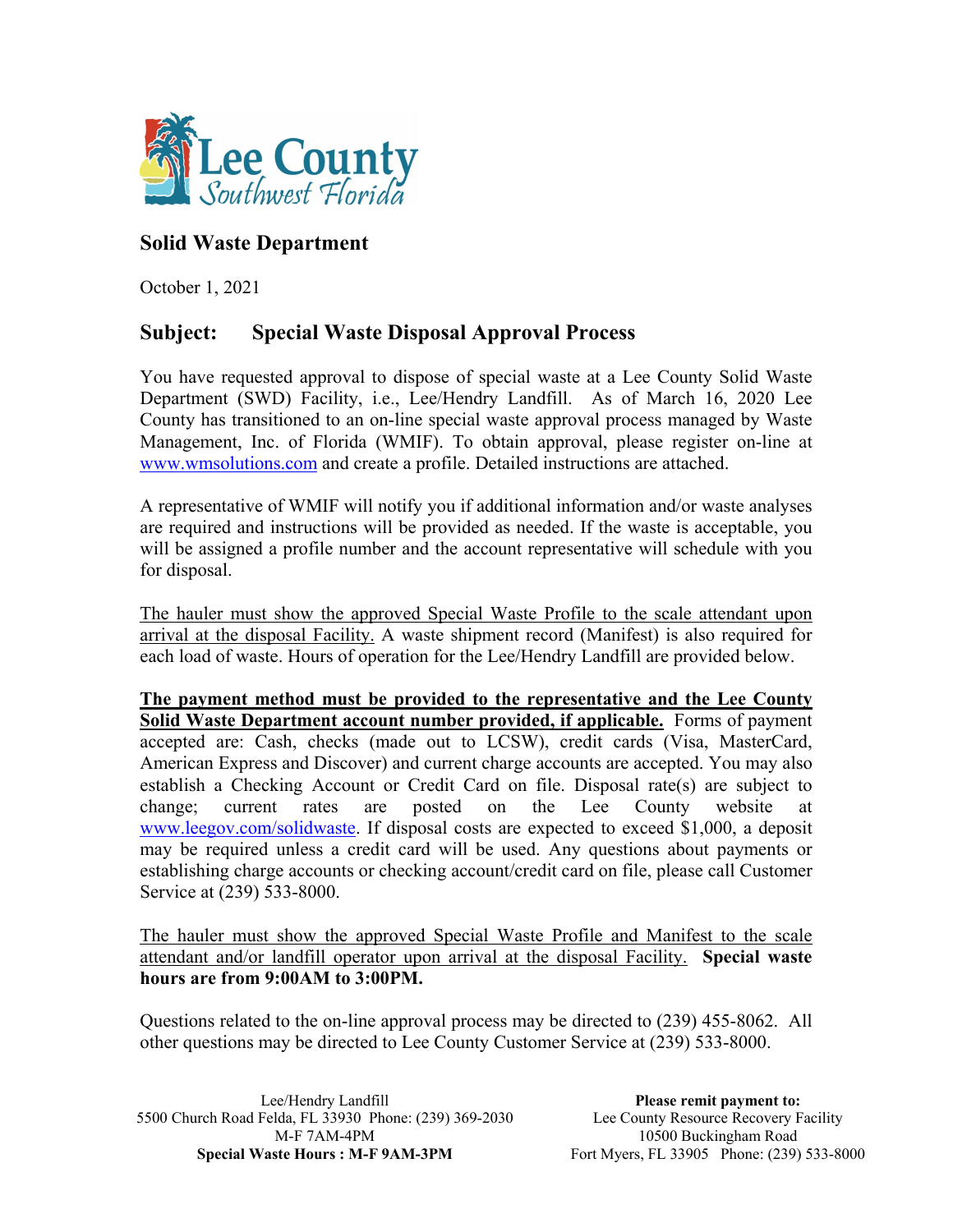## WMSolutions – Create an Account

Use these instructions to create an account. Starting from [www.wmsolutions.com](http://www.wmsolutions.com/) homepage:



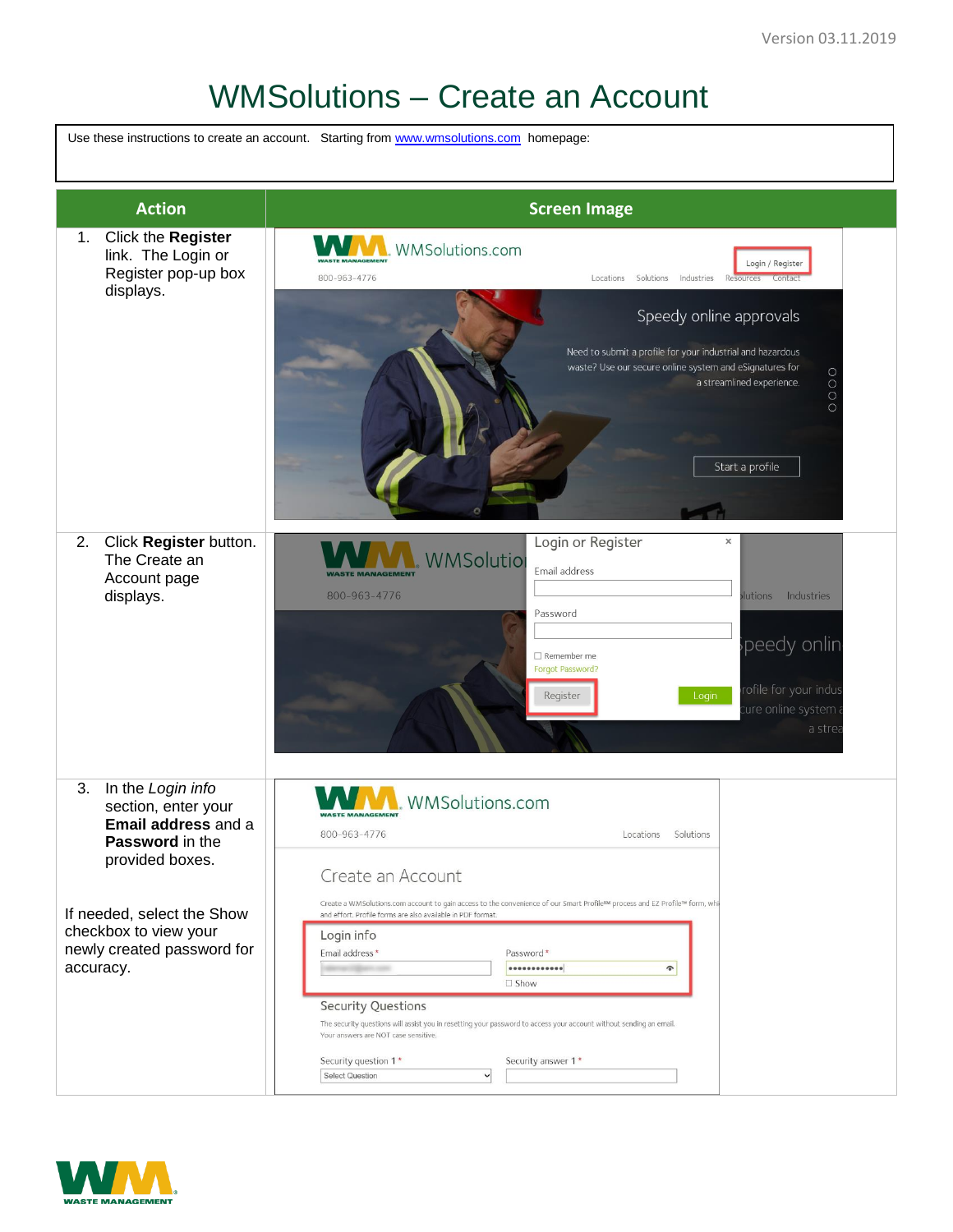| 4.                     | In the Security<br>Questions section,<br>click the drop-down | <b>WWW.</b> WMSolutions.com                                                                                                                                                                                  |
|------------------------|--------------------------------------------------------------|--------------------------------------------------------------------------------------------------------------------------------------------------------------------------------------------------------------|
|                        | arrow beneath                                                | 800-963-4776<br>Solutions<br>Indi<br>Locations                                                                                                                                                               |
|                        | Security question 1.                                         |                                                                                                                                                                                                              |
| 5 <sub>1</sub>         | Click to choose one<br>of the provided                       | Create an Account                                                                                                                                                                                            |
|                        | questions.                                                   | Create a WMSolutions.com account to gain access to the convenience of our Smart Profile <sup>sM</sup> process and EZ Profile™ form, which use<br>and effort. Profile forms are also available in PDF format. |
| 6.                     | Type your answer to                                          | Login info                                                                                                                                                                                                   |
|                        | the selected question                                        | Email address *<br>Password *                                                                                                                                                                                |
|                        | in the Security answer                                       | <br>$\Box$ Show                                                                                                                                                                                              |
|                        | 1 text box.                                                  |                                                                                                                                                                                                              |
|                        |                                                              | <b>Security Questions</b>                                                                                                                                                                                    |
| Repeat steps 4 - 6 for |                                                              | The security questions will assist you in resetting your password to access your account without sending an email.<br>Your answers are NOT case sensitive.                                                   |
|                        | Security question 2 and<br>Security question 3.              |                                                                                                                                                                                                              |
|                        |                                                              | Security question 1*<br>Security answer 1 *                                                                                                                                                                  |
|                        |                                                              | <b>Select Question</b><br>$\checkmark$                                                                                                                                                                       |
|                        |                                                              | Security question 2 *<br>Security answer 2 *                                                                                                                                                                 |
|                        |                                                              | <b>Select Question</b><br>$\checkmark$                                                                                                                                                                       |
|                        |                                                              | Security question 3*<br>Security answer 3*                                                                                                                                                                   |
|                        |                                                              | <b>Select Question</b><br>$\checkmark$                                                                                                                                                                       |
|                        |                                                              | <b>Account info</b>                                                                                                                                                                                          |
|                        |                                                              |                                                                                                                                                                                                              |
| 7 <sub>1</sub>         | In the Account info                                          |                                                                                                                                                                                                              |
|                        | section, complete                                            | Account info                                                                                                                                                                                                 |
|                        | each of the boxes.                                           | First name*<br>Last name *                                                                                                                                                                                   |
|                        |                                                              |                                                                                                                                                                                                              |
| 8.                     | Once completed, click                                        | Position / Title *<br>Work phone*                                                                                                                                                                            |
|                        | the Create account<br>button. The account                    |                                                                                                                                                                                                              |
|                        | is created, and the                                          | Company*<br>Primary business type *                                                                                                                                                                          |
|                        | Communication                                                | None<br>◡                                                                                                                                                                                                    |
|                        | Settings notification                                        | Address *<br>City *                                                                                                                                                                                          |
|                        | box displays.                                                |                                                                                                                                                                                                              |
|                        | Note: To confirm your                                        | State / Province*<br>ZIP / Postal code *                                                                                                                                                                     |
|                        | account, you will receive a                                  | Alabama<br>$\check{ }$                                                                                                                                                                                       |
|                        | welcome letter on the email                                  |                                                                                                                                                                                                              |
|                        | you provided.                                                | How did you find us?                                                                                                                                                                                         |
|                        |                                                              | (Please Select)<br>$\checkmark$                                                                                                                                                                              |
|                        |                                                              |                                                                                                                                                                                                              |
|                        |                                                              | Create account                                                                                                                                                                                               |
|                        |                                                              |                                                                                                                                                                                                              |